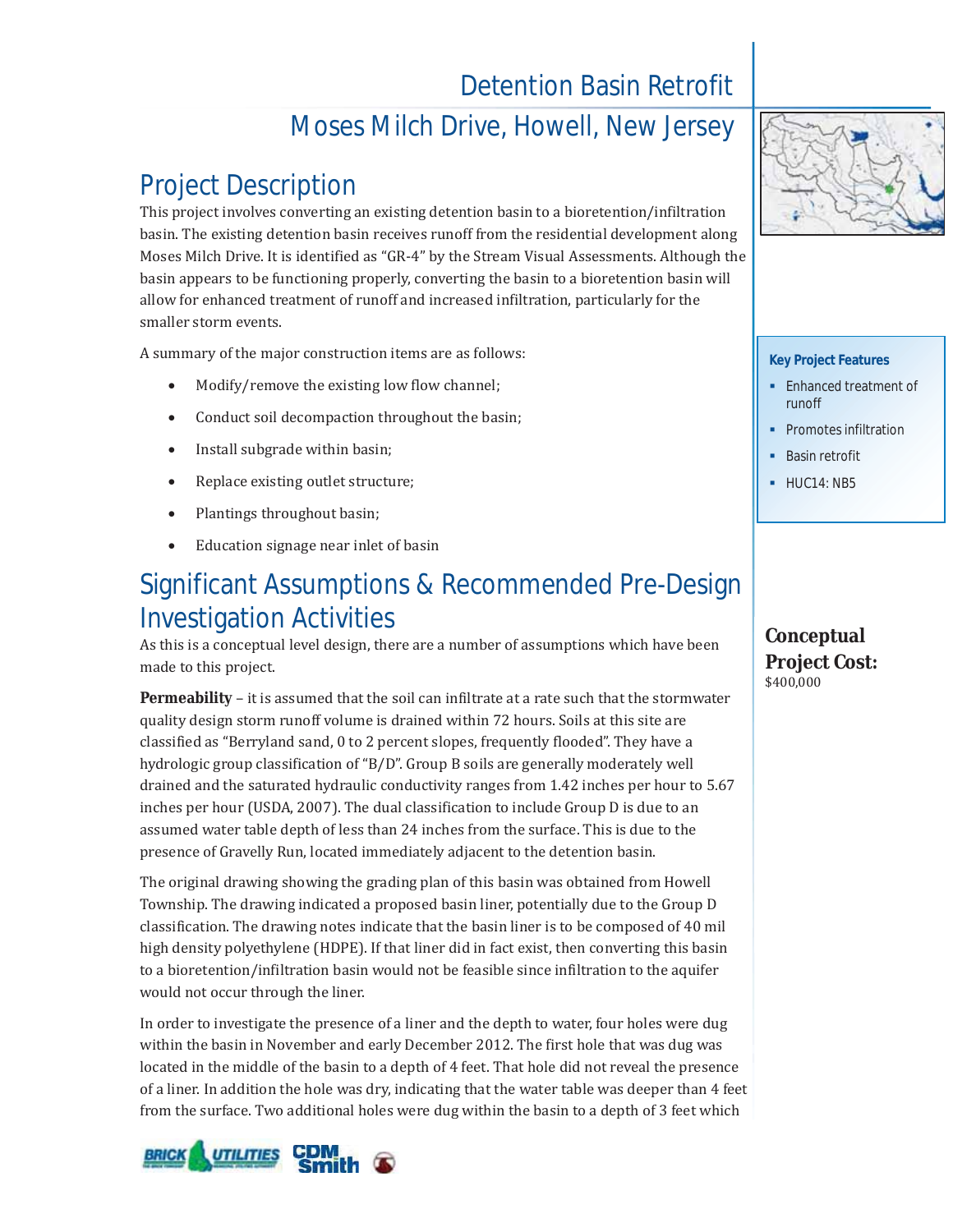also did not indicate the presence of a liner. The water table was not encountered in those holes either.

Based on the test pits that were dug, it is assumed that the liner does not exist under the basin and that the depth to water is beyond 4 feet. However, the seasonal high water table is not known at this location.

The basin drawings also indicate underdrains were installed in the basin. Further investigation of these underdrains and the discharge location(s) will be required. If these underdrains exist and discharge unrestricted to Gravel Run, that could detract from the retention effectiveness.

Because of the uncertainty associated with the seasonal high water table, it is recommended that a piezometer be installed in the center of the basin. Also, it is recommended that an infiltration test be conducted at several locations throughout the basin both pre and post soil decompaction activities.

**Water table mounding** – it is assumed that infiltration of stormwater runoff at this location will not create an excessively high water table mounding condition which could impact surrounding homes. Additional investigations should be conducted to verify this assumption. The piezometer installed within the basin to confirm seasonal high water table can continue to be monitored if mounding is a concern. Installation and monitoring of an additional piezometer located outside the basin is also recommended.

### Potential Alternatives to Conceptual Design

This conceptual design calls for the removal of 400 linear feet of the low flow channel. The amount of channel which is removed is subject to change, pending different design alternatives. For example, the channel may be modified to distribute runoff throughout the basin either through the use of small dams along the channel, perforating the channel, or a combination of both.

The conceptual planting plan and layout is subject to change.

## Site Photographs



**Entrance to basin, looking south from Moses Milch Drive. Potential location for educational signs**

**Low flow channel Looking north at detention basin**

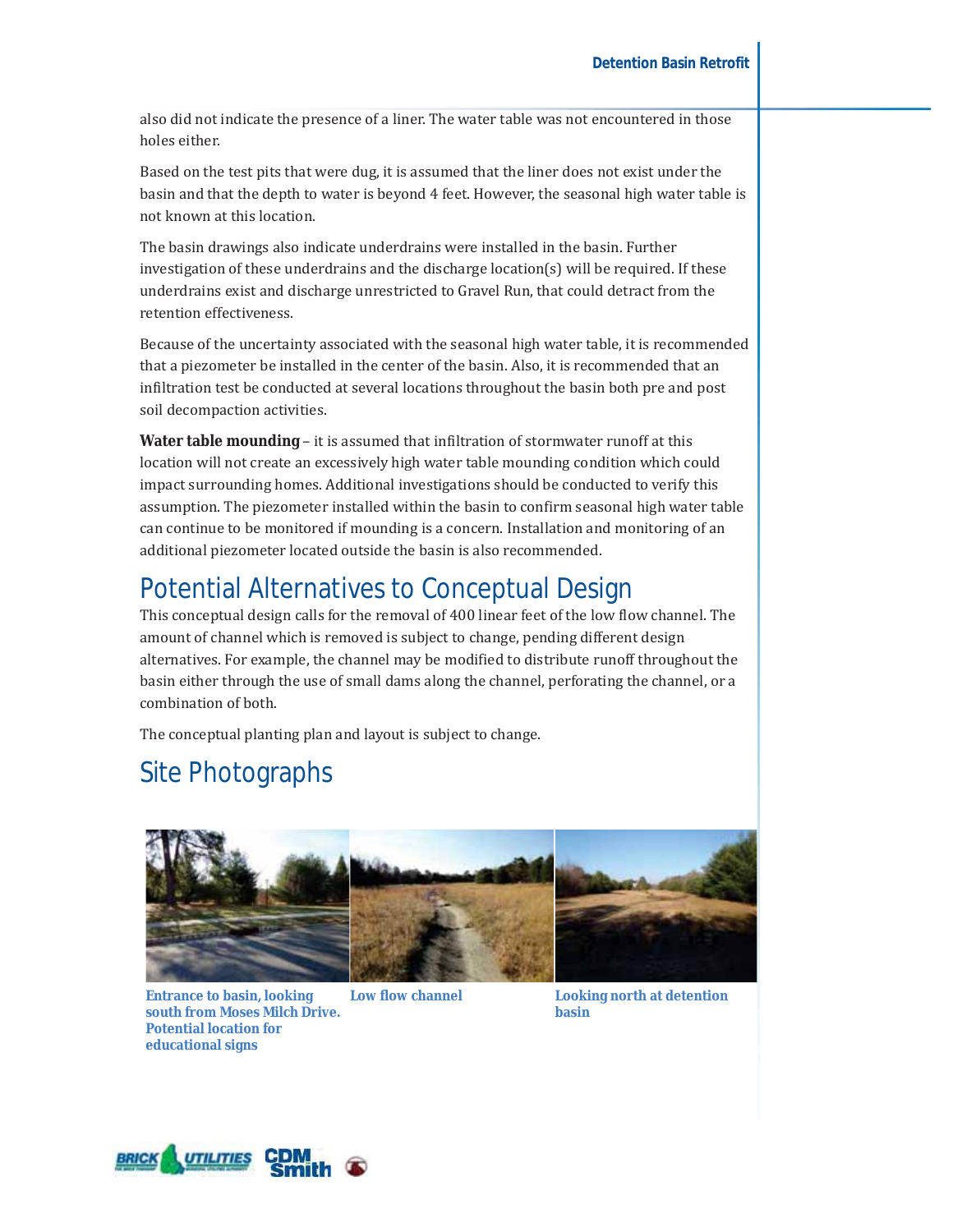





**Inlet from Moses Milch Drive Outlet to Gravelly Run (buried) Outlet orifice**



**Section from grading plan indicating proposed basin liner.**



**Test pit locations**



**Photograph of test pit showing dry conditions and no evidence of a basin liner**



**Depth of test pit was approximately 4 feet** 

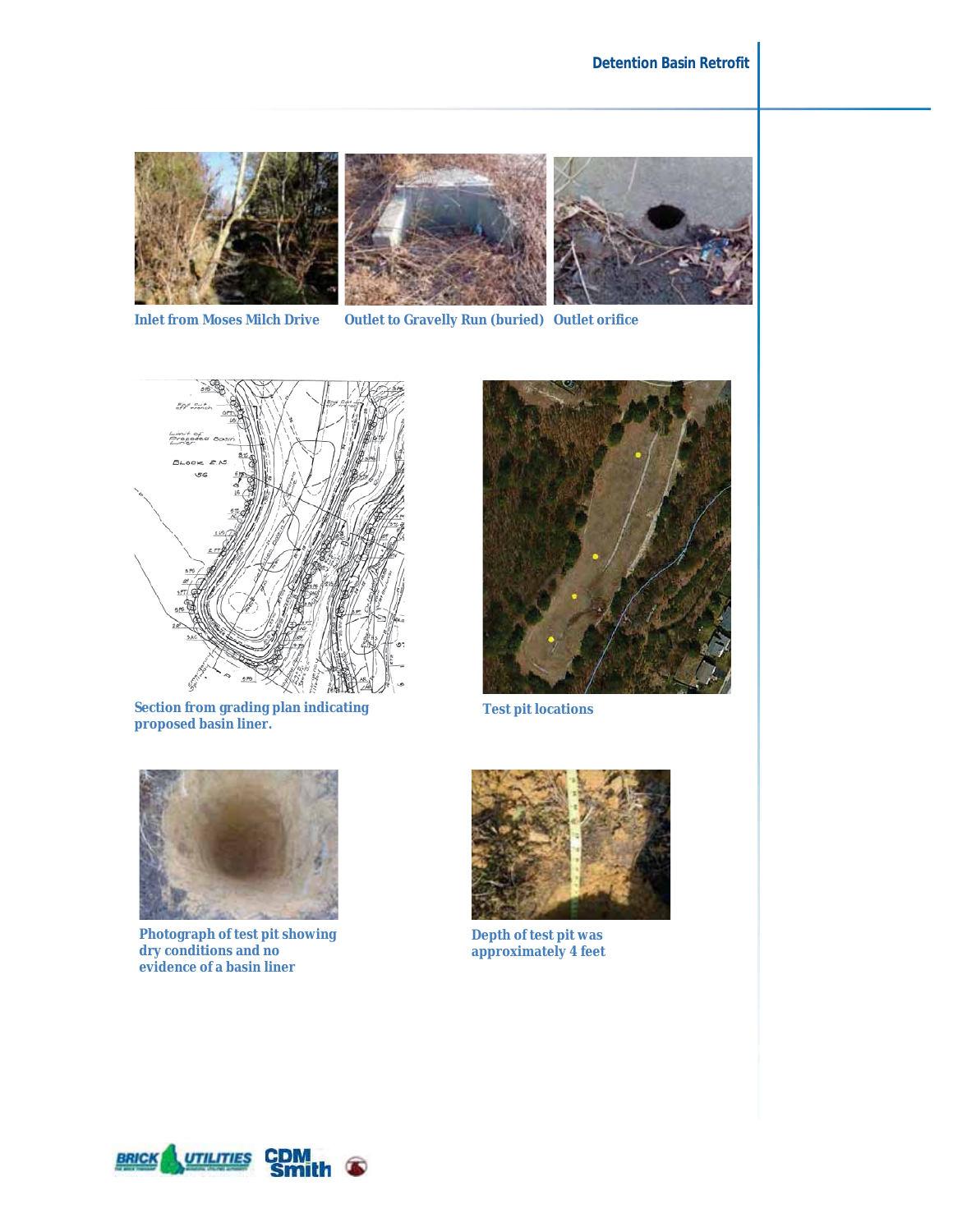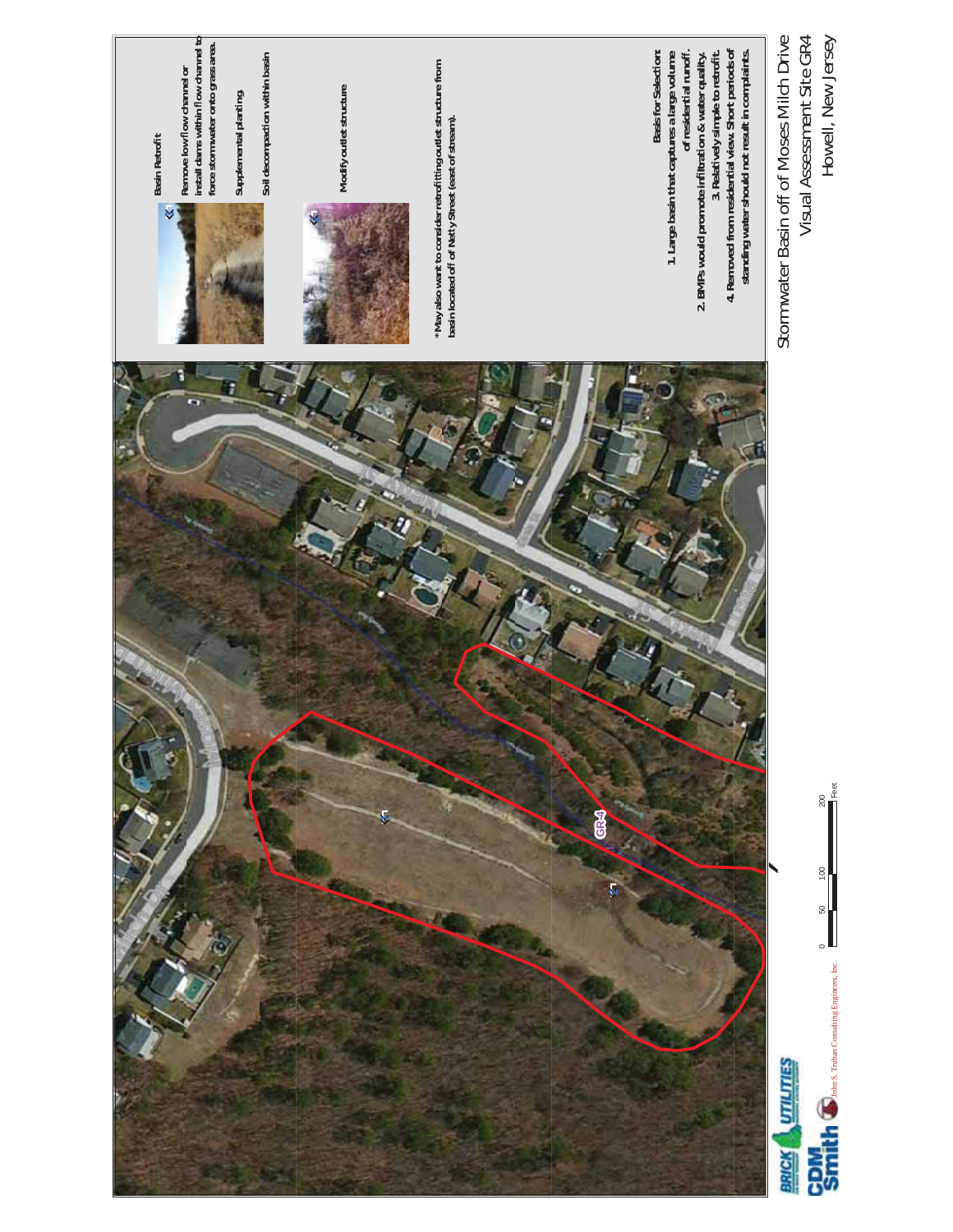